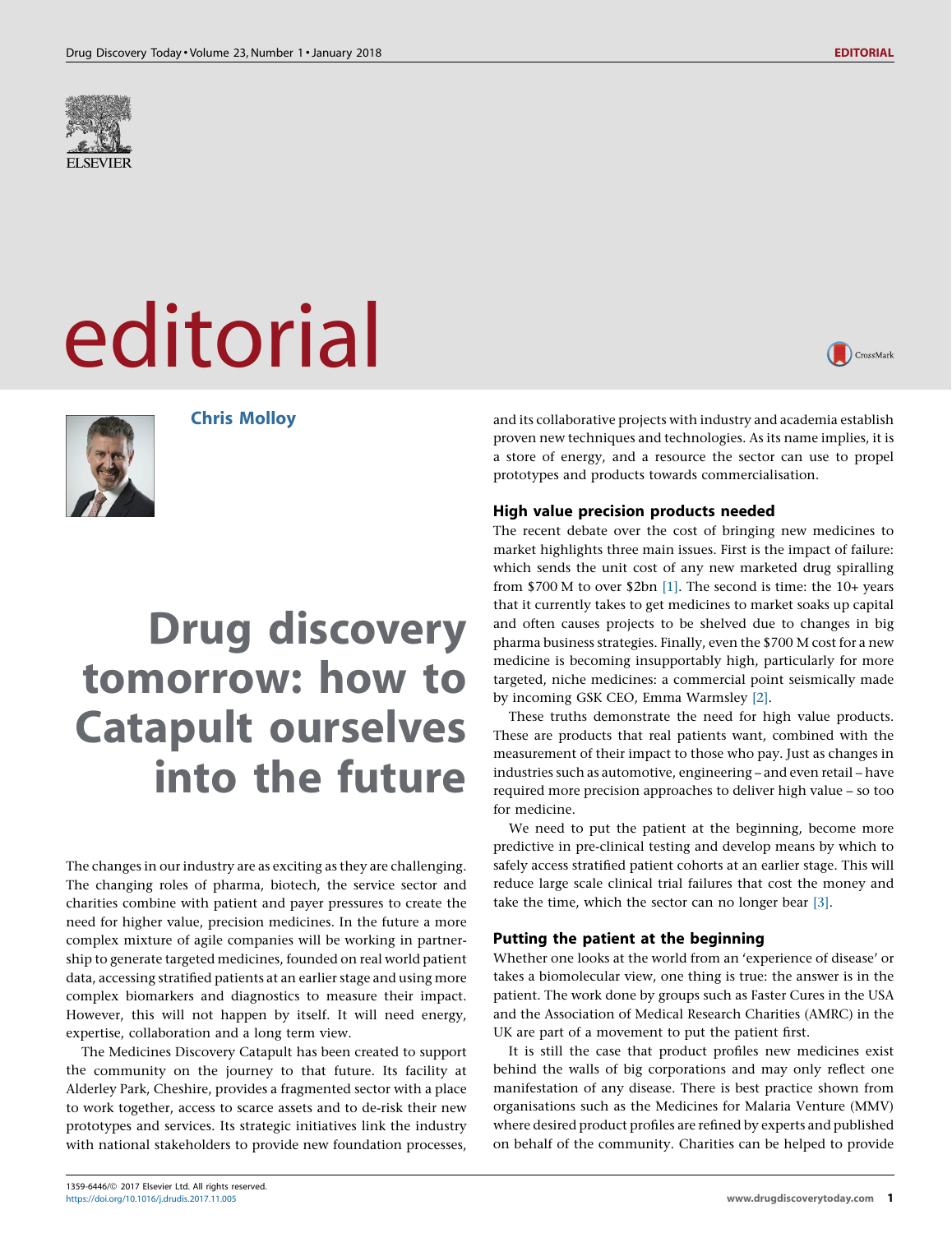more of patient-centred profiles, which will allow innovators to produce new products not just for the primary disease, but also those elements that are often overlooked. For example, in Alzheimer's disease a product profile can be developed for a range of symptoms including agitation, which is a key element of a patient's experience of disease, but is not reflected in worldwide R&D pipelines.

### New diverse businesses models

Over the last 10 years the sector has become more 'externalised' and networked than ever before. The industrial use of academic drug discovery and clinical academia has increased markedly. In addition, the role of contract researchers has become much more that of a true research partner. However, biotech business and funding models lack diversity. The upstream integration of biomarker and diagnostic companies with therapeutics biotech's also remains low; and young digital companies – who could make a massive impact – find it hard to penetrate an industry seen to be set in its ways.

Companies with new technologies, radical approaches and novel thinking need to be nurtured, not moderated. Innovation does not always work but without the willingness to support the effort required, it will certainly fail. Long term systemic change is also needed and can be supported by the public sector, as has been seen in the UK with the Cell and Gene Therapy Catapult and in the USA through the National Institutes of Health (NIH) and the Defense Advanced Research Projects Agency (DARPA).

### New technologies and processes: independent evaluation and application

New companies will bring potentially enabling technologies to bear from academia or outside the sector, and will need more than funding to prove themselves. Critically it is the combination of innovative ideas and expertise that makes for success. At the same time the sector, and the wider stakeholder groups of pharma, regulators and the service sector will have to understand where these technologies will show value. This often requires an independent, honest broker to shoulder the burden of proving principal with a technology. This used to be done by pharma who had both the budget and a strategic interest in technology development. Those days are (mostly) gone and it is therefore all the more important that bodies like the Catapults pick up the baton for application testing and development so that the sector benefits as soon as possible from workable ideas.

### New data

Medicines Discovery has always been fundamentally a data science, and is increasingly recognised as such. To put it simply: the group that understands the data best wins. Every experiment generates multiformat data and every decision point uses it.

In tomorrow's model the pharmaceutical, biotech and diagnostics players require high levels of information readiness before they start to develop prototypes and products. However, these data skills are often absent in industry veterans and those who understand the regulated process of medicines R&D. Even if some advanced data understanding is present, SMEs are often too small to leverage it. For this reason, it is vital that young, data-savvy companies are nurtured, and mix with the biotech and services sectors.

### Catapult: laying stepping stones towards the future

Enter the Medicines Discovery Catapult. This not-for-profit firm has recently been established as a national facility for collaborative medicines discovery. Funded by Innovate UK, an agency of the UK government, it brings together fragmented groups of industry, academia, charities, technologists, services and finance companies who together can turn good science into new, high value medicines. It supports new approaches to the discovery and proof of precision medicines, diagnostics and biomarkers.

Headquartered at Alderley Park, UK, it is collecting a broad range of rare scientific, informatics and industry skills; and providing expert access to scarce new technologies that the sector really needs today. It is also enabling research charities through a new, joined up consortia called Discovery Syndicates that will engage patient groups with industrialists and academics in bringing the highest value, targeted treatments to a successful proof of principal in redesigned clinical trials.

It has four major themes;

- Helping de-risk and prove new technologies and scientific models
- Providing industrial expertise and smoothed access to the CRO network for SMEs, academics and charities
- Helping develop and prove new processes and regulatory pathways to efficiency
- Make more national assets of patient samples and data safely available to the SME community

The Catapult is there to do the things that others in the sector are not able to do by themselves, and will not be in competition with its community. It is always listening for the phrase ''somebody really needs to . . . ": the trigger expression of a sector requirement for collaborative help. It can therefore be thought of as a national workbench for trying and testing new approaches, technologies and processes in a secure, safe and expert environment.

### What does the Catapult do?

The Catapult has science, informatics and collaborative project work at its heart. The teams will not be replicating the activities the sector can already do, like standard pre-clinical testing and standard clinical trials. Quite the opposite. It will be working on high to medium risk projects that the sector cannot yet do, or would like to try. This is shown in its early investment in new modes of mass spectrometry, solid state NMR drug-target interaction, and it has now opened up to the SME community and its work in microbubble drug delivery. There are also plans to invest in complex cell system technologies to improve how we predict the efficacy – as well as safety – of new medicines going into patients.

In informatics it will invest in the generation of systems that will help the community access available real-time data and sector knowledge for earlier decision-making on discovery approaches and improve the interoperability of systems and data that today rarely interconnect. All to enable the community to work better together.

The Catapult will also be creating a nationally available platform for discovery project externalisation that will enable SMEs and translational projects to access 'pharma-class' level of industrial programme management, expert CRO networks and specialised academic assets, along with a strong informatics